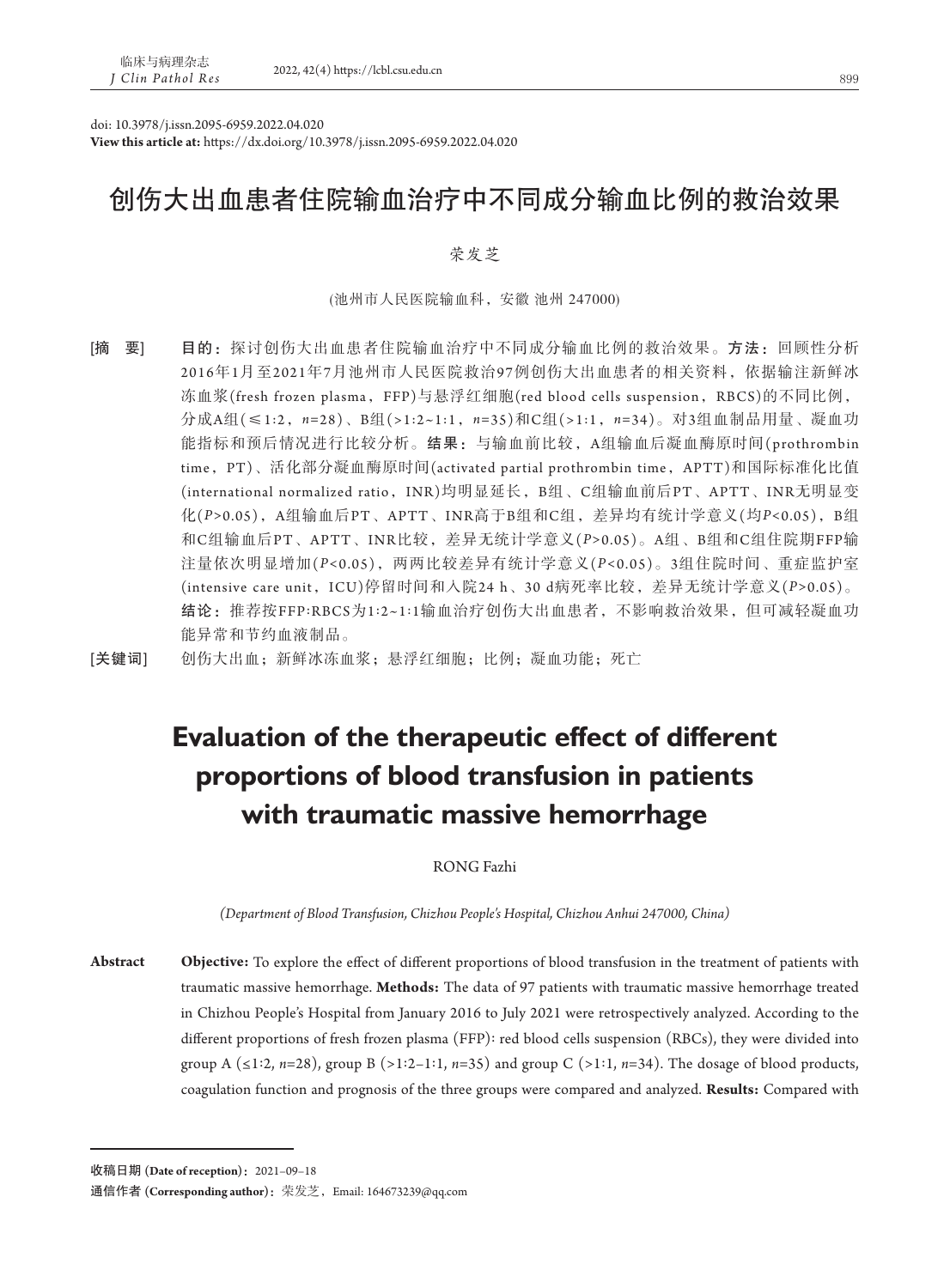before blood transfusion, PT, APTT and INR in group A were significantly prolonged. There were no significant changes in PT, APTT and INR before and after blood transfusion in group B and group C (*P>*0.05). PT, APTT and INR after blood transfusion in group A were higher than those in group B and group C (*P<*0.05), but there was no significant difference in PT, APTT and INR between group B and group C (*P>*0.05). The amount of FFP infusion in group A, group B and group C during hospitalization increased significantly in turn (*P<*0.05), and the difference between the two groups was statistically significant (*P<*0.05). There was no significant difference in hospital stay, ICU stay, 24 h and 30 d mortality among the three groups (*P>*0.05). **Conclusion:** It is recommended that FFP: RBCs 1:2–1:1 blood transfusion be used to treat patients with traumatic massive hemorrhage, which can reduce coagulation dysfunction and save blood products without affecting the treatment effect.

**Keywords** traumatic massive hemorrhage; fresh frozen plasma; red blood cells suspension; proportion; coagulation function; death

外界剧烈能量所致严重创伤患者病情危重, 患者在短时间内大量失血,血容量急剧下降,并 引起一系列病理生理变化,若送医救治不及时, 易出现创伤性休克和器官功能衰竭等危重并发 症[1],死亡风险显著增加。大量输血方案(mass transfusion protocol,MTP)是目前救治创伤大出 血患者的有效手段,即24 h内输注≥10 U悬浮红细 胞,及时扩张血浆容量和改善器官组织的血流灌 注,降低病死率的效果显著。尽管MTP临床应用 比较常见,但理想的成分输血比例仍缺乏权威定 论[2-3],不同成分输血比例的救治效果是否有显著 差异,仍需进一步明确。此外,控制出血是临床 救治创伤大出血的重要环节[4],需重视凝血功能 监测,积极预防创伤后凝血功能障碍也是MTP需 重视的救治原则。本研究对9 7份创伤大出血患者 的病历资料进行回顾分析,比较不同成分输血比 例的救治效果,为临床选择合理输注比例和相关 研究提供依据。

# 1对象与方法

## 1**.**1对象

创伤大出血患者入选标准:1 )严重创伤所致 大出血; 2)创伤后转运入院时间<12 h, 住院接受 大量输血治疗;3)年龄20~70岁,且入院前未接受 过输血治疗;4 )病例资料记录完整。排除标准: 1 )创伤发生前患有血液系统疾病、恶性肿瘤、贫 血、器质性病变等;2)妊娠期妇女;3)入院前7 d 内接受过抗凝治疗。依据上述病例筛选标准,共 收集2016年1月至2021年7月收治的97例创伤性大 出血患者病例资料。依据输注新鲜冰冻血浆(fresh frozen plasma, FFP)与悬浮红细胞(red blood cells suspension, RBCS)的不同比例, 分为A组(≤1:2,  $n = 28$ )、B组(>1:2~1:1,  $n = 35$ )和C组(>1:1, *n=*34)。

### 1**.**2方法

患者转运入院后,由同组资深外科医师主导 的救治团队进行容量复苏等急救处理。100 mL FFP 匹配1 U RBCS为等比例1:1,A组、B组、C组分别 按≤1:2、>1:2~1:1、>1:1的比例输注成分血进行 治疗,明确无输血反应后,以患者能耐受的最大 速度输注,住院期间病情监护均相同。

#### 1**.**3观察指标

于输血前和输血后24 h测定3组患者凝血酶原 时间(prothrombin time, PT)、活化部分凝血酶原 时间(activated partial prothrombin time, APTT)和 国际标准化比值(international normalized ratio, INR)等凝血功能指标。若患者住院24 h内死亡,以 入院后最后一次测定数据为准。统计住院期间血 液制品使用情况,包括FFP和RBCS的输注量。统 计3组的住院时间、ICU停留时间、入院24 h及30 d 死亡情况。

#### 1**.**4统计学处理

采用SPSS 21.0软件分析数据。计数资料以例 (%)表示, 采用χ2或Fisher精确检验; 正态分布计 量资料以均数±标准差(*x*±*s*)表示,采用*t*检验和方 差分析;不满足正态分布计量资料以中位数(四分 位距)[*M*(*P*25,*P*75)]表示,采用Mann-Whitney *U*检 验。*P<*0.05为差异有统计学意义。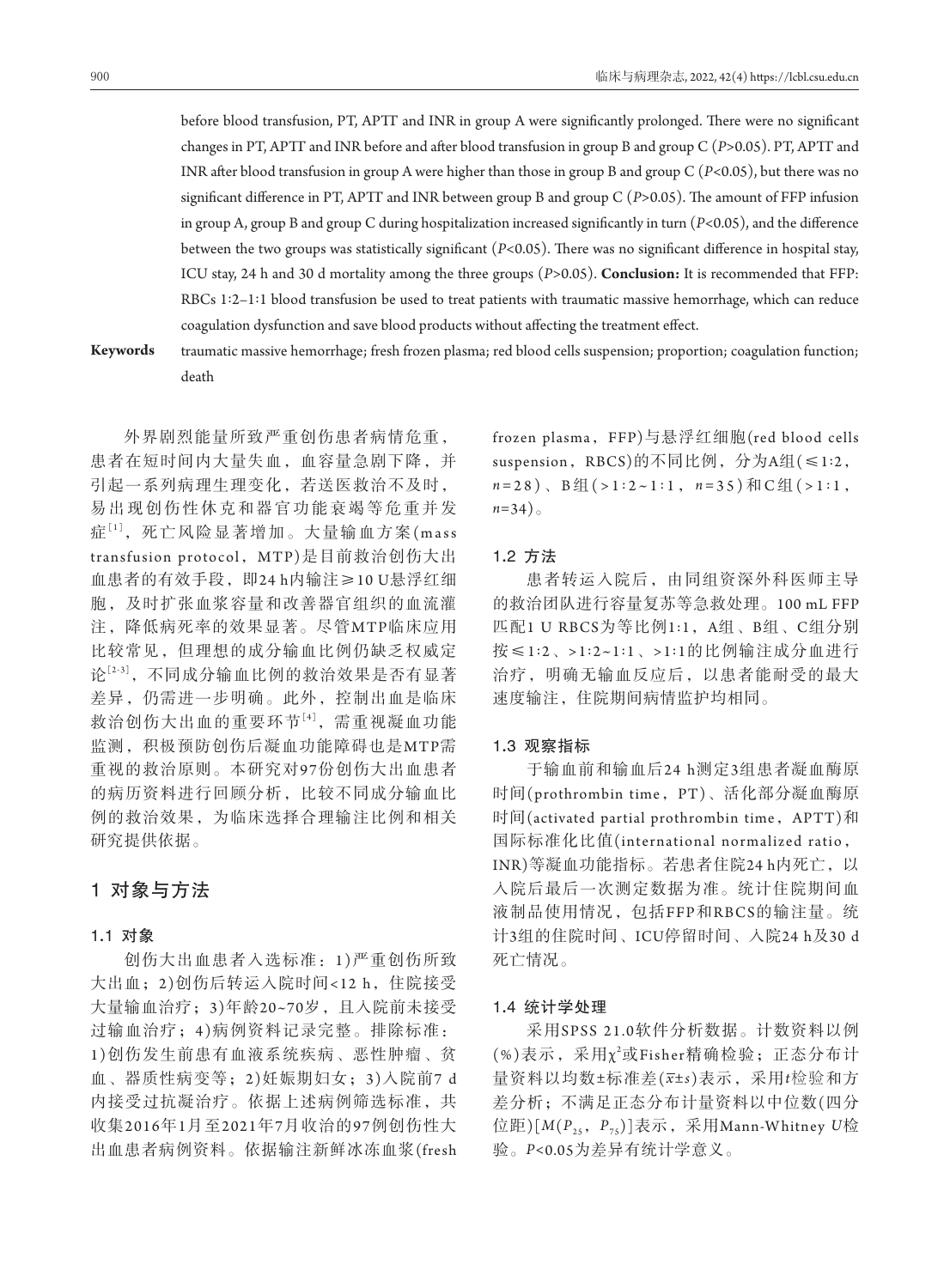## 2结果

## 2**.**13组入院时资料比较

3 组对象资料比较,差异无统计学意义 (*P>*0.05,表1)。

## 2**.**23组**PT**、**APTT**、**INR**比较

3组输血前PT、APTT、INR比较, 差异无统 计学意义(*P >*0.05)。与输血前比较,A组输血后 PT、APTT、INR均明显延长,差异有统计学意 义(P<0.05), B组、C组输血后PT、APTT、INR 也有所延长,但差异无统计学意义(*P>*0.05)。3组 输血后P T、APTT、INR比较,差异有统计学意 义(*P<*0.05),A组PT、APTT、INR高于B组和C组 (*P<*0.05),B组和C组PT、APTT、INR比较,差异 无统计学意义(*P>*0.05,表2)。

### 2**.**33组**FFP**、**RBCS**和冷沉淀输注量比较

3组住院期RBCS比较,差异无统计学意义 (*P >*0.05),A组、B组和C组FFP输注量依次显著 增加(P<0.05), 两两比较, 差异有统计学意义 (*P<*0.05,表3)。

#### 2**.**43组住院时间、**ICU**停留时间比较

3组住院时间、ICU停留时间比较,差异无统 计学意义(*P>*0.05,表4)。

#### 2**.**53组死亡情况比较

3组入院24 h、30 d的病死率比较,差异无统计学 意义(*P>*0.05),具体数据和入院30 d死亡原因见表5。

#### 表**1 3**组创伤大出血患者入院时资料比较

| 资料                       | $A \mathcal{L}(n=28)$ | $B4((n=35))$       | $C4(n=34)$         | $\chi^2/F$ | $\boldsymbol{P}$ |
|--------------------------|-----------------------|--------------------|--------------------|------------|------------------|
| 男/女/例                    | 21/7                  | 24/11              | 26/8               | 0.614      | 0.736            |
| 年龄/岁                     | $41.08 \pm 10.27$     | $39.82 \pm 11.34$  | $40.76 \pm 9.88$   | 0.813      | 0.437            |
| 心率/ $min^{-1}$           | $104.37 \pm 19.70$    | $107.18 \pm 20.35$ | $104.82 \pm 20.94$ | 0.712      | 0.397            |
| 收缩压/mmHg                 | $128.58 \pm 20.39$    | $126.24 \pm 19.79$ | $125.03 \pm 20.61$ | 1.024      | 0.413            |
| 舒张压/mmHg                 | $77.35 \pm 12.08$     | $76.59 \pm 13.26$  | $77.18 \pm 12.73$  | 0.938      | 0.482            |
| 体温/℃                     | $36.38 \pm 0.91$      | $36.40 \pm 0.87$   | $36.37 \pm 0.93$   | 0.625      | 0.376            |
| 血红蛋白/ $(g \cdot L^{-1})$ | $83.70 \pm 12.53$     | $82.81 \pm 13.60$  | $80.95 \pm 14.05$  | 1.132      | 0.613            |
| 创伤类型/[例(%)]              |                       |                    |                    | 0.282      | 0.927            |
| 车祸伤                      | 17(75.00)             | 22(71.43)          | 20(73.53)          |            |                  |
| 高处坠落伤                    | 6(14.29)              | 6(20.00)           | 7(14.71)           |            |                  |
| 其他                       | 5(10.71)              | 7(8.57)            | 7(11.76)           |            |                  |

1 mmHg=0.133 kPa.

## 表**2 3**组**PT**、**APTT**、**INR**指标比较

**Table 2 Comparison of PT, APTT and INR among the 3 groups**

| 组别<br>$\boldsymbol{n}$ |     | PT/s  |                                                                                                                                                                                                                                                    | APTT/s  |       | <b>INR</b> |                       |       |         |         |
|------------------------|-----|-------|----------------------------------------------------------------------------------------------------------------------------------------------------------------------------------------------------------------------------------------------------|---------|-------|------------|-----------------------|-------|---------|---------|
|                        |     | 输血前   | 输血后                                                                                                                                                                                                                                                | 差值      | 输血前   | 输血后        | 差值                    | 输血前   | 输血后     | 差值      |
| A组                     | 2.8 |       | $13.06 \pm 1.76$ $15.29 \pm 2.13^*$ $2.23 \pm 0.58$ $31.15 \pm 4.76$ $35.72 \pm 4.81^*$ $4.57 \pm 1.06$ $1.16 \pm 0.31$ $1.68 \pm 0.48^*$ $0.52 \pm 0.13$                                                                                          |         |       |            |                       |       |         |         |
| B组                     |     |       | $35\quad 12.95 \pm 1.92\quad 13.60 \pm 1.97$ <sup>*</sup> $0.65 \pm 0.21$ <sup>*</sup> $31.16 \pm 4.60\quad 33.20 \pm 4.26$ <sup>*</sup> $2.04 \pm 0.71$ <sup>*</sup> $1.18 \pm 0.33\quad 1.31 \pm 0.42$ <sup>*</sup> $0.13 \pm 0.05$ <sup>*</sup> |         |       |            |                       |       |         |         |
| C组                     | 34  |       | $13.04 \pm 1.95$ $13.49 \pm 2.02^{\circ}$ $0.45 \pm 0.13^{\circ}$ $31.13 \pm 5.12$ $33.17 \pm 4.29^{\circ}$ $2.04 \pm 0.67^{\circ}$ $1.19 \pm 0.33$ $1.31 \pm 0.38^{\circ}$ $0.12 \pm 0.03^{\circ}$                                                |         |       |            |                       |       |         |         |
| $\overline{F}$         |     | 1.591 | 5.378                                                                                                                                                                                                                                              | 15.083  | 1.309 | 9.376      | $11.387$ <sup>*</sup> | 1.026 | 12.374  | 8.912   |
| P                      |     | 0.827 | 0.013                                                                                                                                                                                                                                              | < 0.001 | 0.912 | 0.012      | < 0.001               | 0.934 | < 0.001 | < 0.001 |

与输血前比较, \*P<0.05; 与A组比较, \*P<0.05。

Compared with before blood transfusion, \*P<0.05; Compared with group A, \*P<0.05.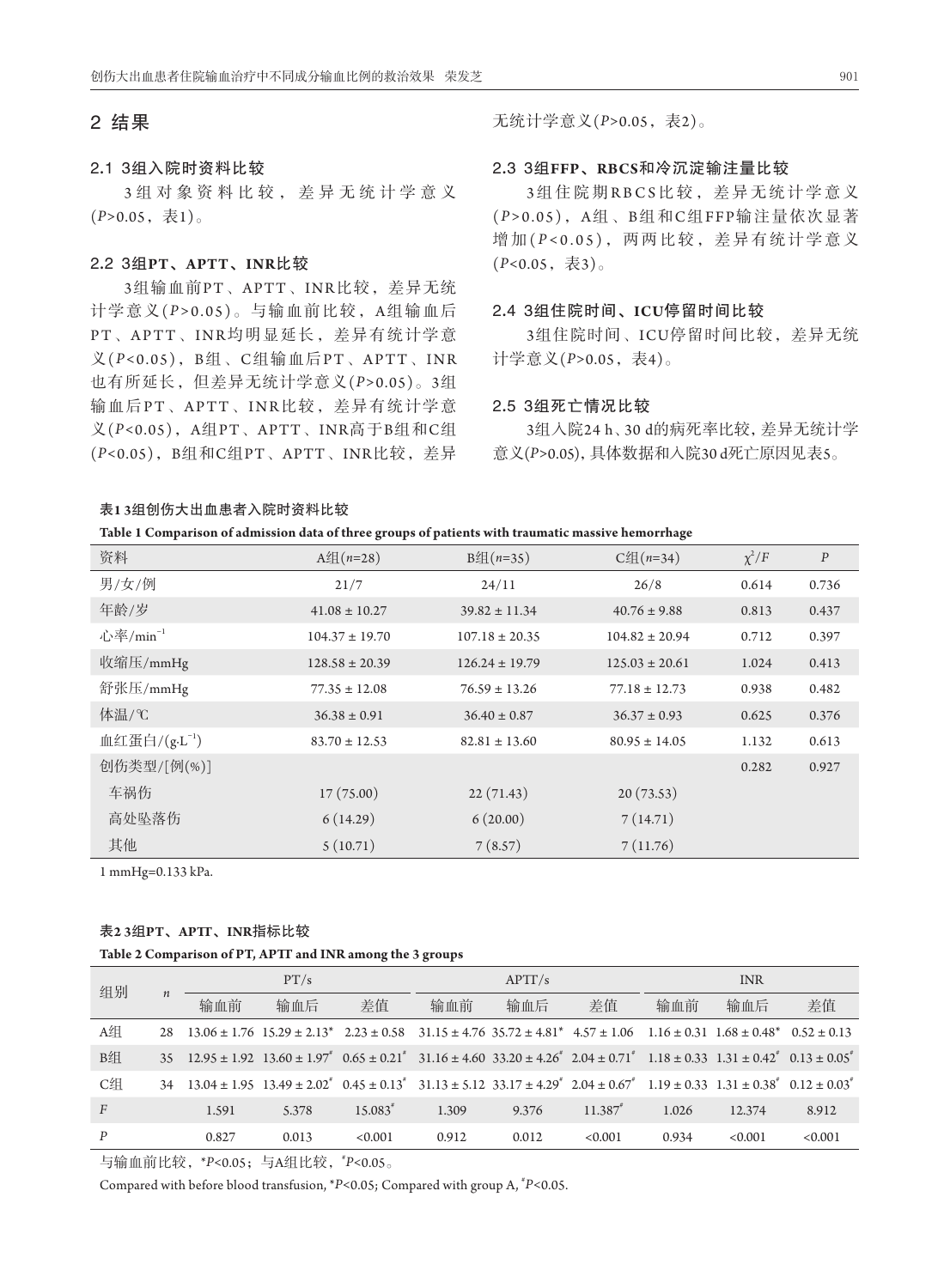| 表3 3组血液制品输注量比较 |
|----------------|
|----------------|

#### **Table 3 Comparison of transfusion volume of blood products among the 3 groups**

|                |                  | $\tilde{\phantom{a}}$<br>$\tilde{}$ |                  |
|----------------|------------------|-------------------------------------|------------------|
| 组别             | $\boldsymbol{n}$ | FFP/mL                              | RBCS/U           |
| A组             | 28               | $472.80 \pm 126.35$                 | $21.98 \pm 4.86$ |
| B组             | 35               | $1506.29 \pm 498.37$ *              | $21.47 \pm 5.01$ |
| C组             | 34               | $2128.07 \pm 816.19^{*}$            | $20.16 \pm 4.95$ |
| $\overline{F}$ |                  | 23.784                              | 1.506            |
| P              |                  | < 0.001                             | 0.658            |

与A组比较,\**P<*0.05;与B组比较,\**P<*0.05。

Compared with group A,  $*P<0.05$ ; Compared with group B,  $*P<0.05$ .

#### 表**4 3**组住院时间和**ICU**停留时间比较

**Table 4 Comparison of hospital stay and ICU stay among the 3 groups**

| 组别               | $\boldsymbol{n}$ | 住院时间/d           | ICU停留时间/d       |
|------------------|------------------|------------------|-----------------|
| A组               | 28               | $25.07 \pm 6.38$ | $2.02 \pm 0.57$ |
| B组               | 35               | $23.63 \pm 6.12$ | $1.95 \pm 0.63$ |
| C组               | 34               | $23.48 \pm 5.70$ | $1.98 \pm 0.60$ |
| $\boldsymbol{F}$ |                  | 2.016            | 1.247           |
| P                |                  | 0.378            | 0.690           |

#### 表**5 3**组死亡情况比较

#### **Table 5 Comparison of death among the 3 groups**

| 组别       |                  | 入院24 h病死率/% | 入院30 d病死率/% | 入院30d死亡原因/[例(%)] |         |         |  |
|----------|------------------|-------------|-------------|------------------|---------|---------|--|
|          | $\boldsymbol{n}$ |             |             | 创伤性休克            | 重度颅脑损伤  | 器官功能衰竭  |  |
| A组       | 28               | 10.71       | 17.86       | 2(7.14)          | 2(7.14) | 1(3.57) |  |
| B组       | 35               | 11.43       | 17.14       | 3(8.57)          | 2(5.71) | 1(2.86) |  |
| C组       | 34               | 8.82        | 17.65       | 2(5.88)          | 2(5.88) | 2(5.88) |  |
| $\chi^2$ |                  | 0.134       | 0.006       |                  |         |         |  |
| P        |                  | 0.935       | 0.997       |                  |         |         |  |

## 3讨论

创伤大出血已成为社会居民死亡和残疾的常 见原因,占手术室死亡的80%[5]。MTP是创伤大出 血患者容量复苏的首要任务,其重要性不亚于外 科止血。成分输血不仅对维持生命体征和为后续 治疗创造有利条件至关重要,而且能提高血液制 品的利用度。但成分输血救治创伤大出血仍面临 诸多挑战,主要表现在患者短时间内大量输血易

引起凝血功能变化,尤其是输注大量RBCS是引起 凝血功能障碍的危险因素,不利于控制出血,而 出血控制不佳是患者创伤性凝血功能障碍和早期 死亡的主要原因[6-7]。因此有观点[8]认为:与输注 成分血比较,大容量全血输血更安全。目前现有 的FFP:RBCS输注比例有≤1:2、>1:2~1:1和>1:1, 救治效果均较好,但究竟何种成分输血比例是最 理想选择,至今仍无明确定论。

本研究探讨3种FFP:RBCS输注比例的救治效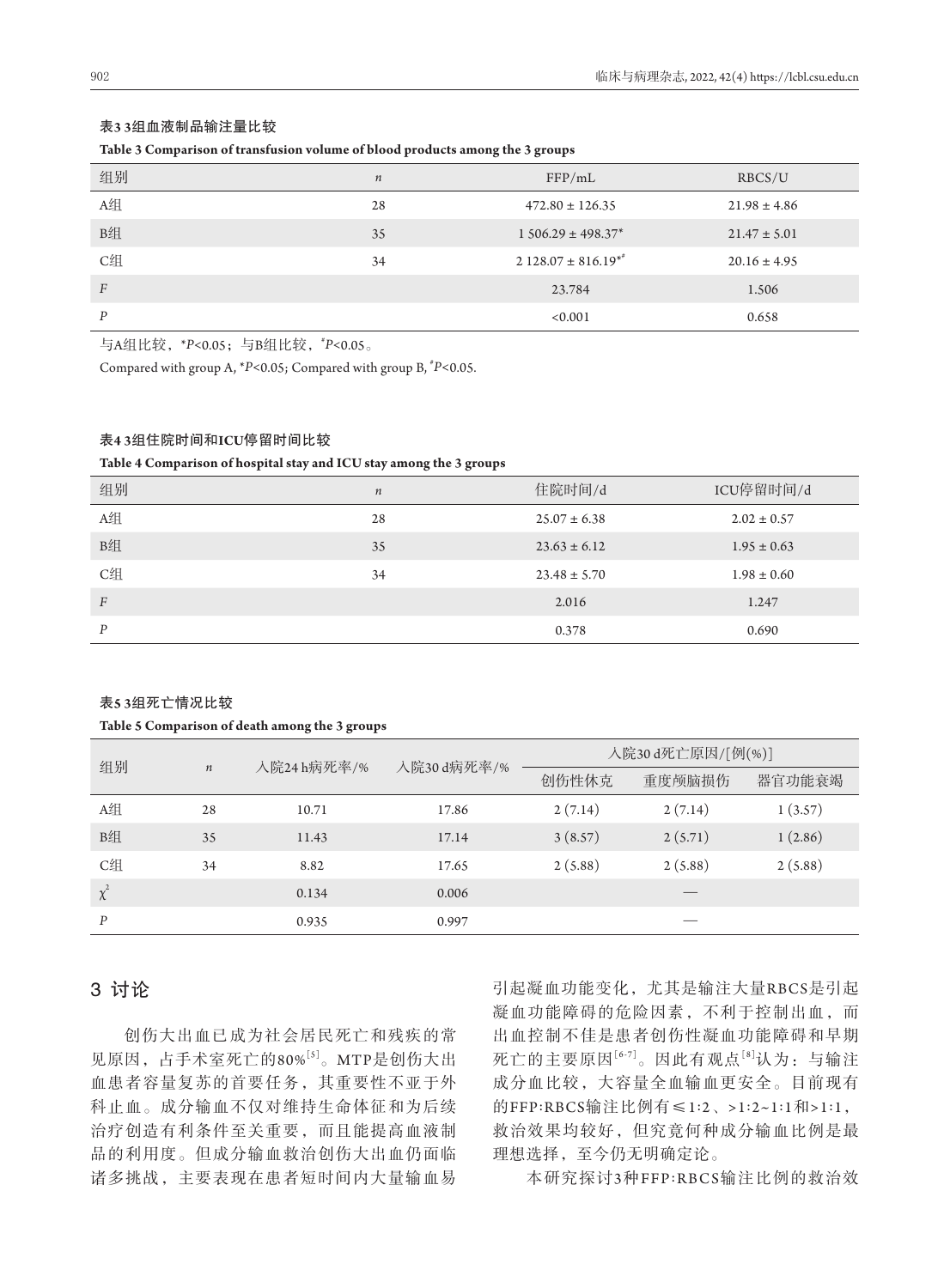果,发现B组、C组输血前后PT、APTT、INR变 化不显著,但A组输血后PT、APTT、INR均有明 显延长,且明显高于B组 、C组,原因与大量输 血后患者血液被稀释有关,A组大量输注RBCS可 造成凝血因子稀释性减少,加上此类患者普遍存 在低体温现象, 使血液处于低凝状态, 造成PT、 APTT、INR延长[9-10]。FFP的各项凝血指标均处于 正常水平,输注FFP能补充全部凝血因子,如凝血 因子I、II、V、VII、IX、X、XI和XII等,进而改 善凝血功能和控制出血等。本研究显示:A组输血 后PT、APTT、INR均明显高于B组和C组,原因可 能是A组患者FFP输注量明显不足,凝血因子稀释 性减少后未得到充分补充。王[佳赟](https://xueshu.baidu.com/s?wd=author:(%E7%8E%8B%E4%BD%B3%E8%B5%9F) &tn=SE_baiduxueshu_c1gjeupa&ie=utf-8&sc_f_para=sc_hilight=person)等[11]发现: 当 FFP:RBCS>1:2~1:1时,能充分改善产后出血孕妇 的凝血功能,且凝血功能障碍发生率最低,也支 持本研究结论。B组和C组输血后PT、APTT、INR 比较并无显著差异,提示与FFP:RBCS>1:2~1:1比 较,输注> 1:1成分血在改善凝血功能方面可能并 无明显优势,二者输注的FFP均可充分补充凝血因 子,起到较好的止血效果,且FFP输注量达到一定 程度时,在改善凝血功能和止血方面可能具有天 花板效应[12]。与B组比较,C组FFP使用量明显增 加,无疑增加了医疗成本和潜在的输血不良反应 风险<sup>[13]</sup>。

FFP : RBCS 输注比例与创伤大出血的预后 状况是否存在紧密联系,尚不明确。既往报 道[14-15]显示:不同FFP:RBCS输注比例的生存率为 60%~85%,且多认为FFP:RBCS比例与病死率无 关。本研究显示:3组在住院时间、ICU停留时间 和入院24 h及30 d病死率方面的差异均无统计学 意义,也提示不同FFP:RBCS输注比例与预后可 能无明显关联。创伤大出血患者死亡的影响因素 复杂,一般认为转运入院效率、病情危重情况、 血压、合并骨盆骨折和医疗单位救治水平等均可 影响患者预后,而FFP:RBCS输注比例对创伤大出 血患者病死率的影响尚缺乏大样本前瞻性研究等 循证医学证据明确。但Nederpelt等[16]对4 427例创 伤大出血患者的回顾性调查显示:FFP:RBCS比 例可能与此类患者最低病死率有关,当FFP:RBCS 比例为1:1时,病死率最低为28%,且病死率随着 FFP:RBCS比例降低而上升。因此FFP:RBCS比例与 创伤大出血患者预后的关系仍值得深入研究。本 研究存在以下不足:为单中心回顾性队列研究, 病例来源单一,样本量有待提高;是否合并高血 压、糖尿病、冠心病、慢性阻塞性肺部疾病等基 础疾病,既往肝肾功能等资料缺乏,此类因素有

可能对预后产生一定影响;未能进一步分析接受 MTP治疗的创伤大出血患者死亡的危险因素,后 续需进一步完善。

综上,输注不同比例的成分血救治创伤大出 血患者的预后接近,但综合考量,按FFP:RBCS为 >1:2~1:1进行输血治疗,既能减轻凝血功能异常, 预防凝血功能障碍,同时节约血液制品和降低潜 在的输血不良反应风险,降低输血治疗成本,是 理想的成分输血治疗方案。

## 参考文献

- 1. Naumann DN, Khan MA, Smith JE, et al. Future strategies for remote damage control resuscitation after traumatic hemorrhage[ J]. J Trauma Acute Care Surg, 2019, 86(1): 163-166.
- 2. Wu X, Benov A, Darlington DN, et al. Effect of tranexamic acid administration on acute traumatic coagulopathy in rats with polytrauma and hemorrhage[ J]. PLoS One, 2019, 14(10): e0223406.
- 3. Vakayil V, Lord A, Chandrashekar M, et al. 1515: Massive blood transfusion protocol activation in elderly patients with non-traumarelated hemorrhage[ J]. Crit Care Med, 2019, 47(1): 733.
- 4. 中国医师协会急诊医师分会, 中国人民解放军急救医学专业 委员会, 中国医师协会急诊医师分会急诊外科专业委员会. 止 血带的急诊应用专家共识[J]. 中华急诊医学杂志, 2020, 29(6): 773-779.

 Emergency physicians branch of Chinese Medical Association, emergency medicine professional committee of Chinese people's Liberation Army, emergency surgery Professional Committee of emergency physicians branch of Chinese Medical Association. Expert consensus on emergency application of tourniquet[J]. Chinese Journal of Emergency Medicine, 2020, 29(6): 773-779.

5. 张连阳, 李阳. 严重创伤出血救治中的生命支持[J]. 中华创伤骨 科杂志, 2021, 23(5): 369-372.

 ZHANG Lianyang, LI Yang. Life support in the treatment of severe traumatic bleeding[ J]. Chinese Journal of Traumatic Orthopedics, 2021, 23(5): 369-372.

- 6. Huang S, Tang Y, Lin W, et al. Study on coagulation profiles and platelet function in trauma-induced coagulopathy caused by three types of injury[ J]. Injury, 2020, 51(6): 1312-1320.
- 7. 康洋波, 许永安. 创伤性凝血病诊断策略研究进展[J]. 中华创伤 杂志, 2020, 36(12): 1133-1139.

 KANG Yangbo, XU Yong'an. Research progress on diagnostic strategies of traumatic coagulation disease[ J]. Chinese Journal of Trauma, 2020, 36(12): 1133-1139.

8. Gallaher JR, Dixon A, Cockcroft A, et al. Large volume transfusion with